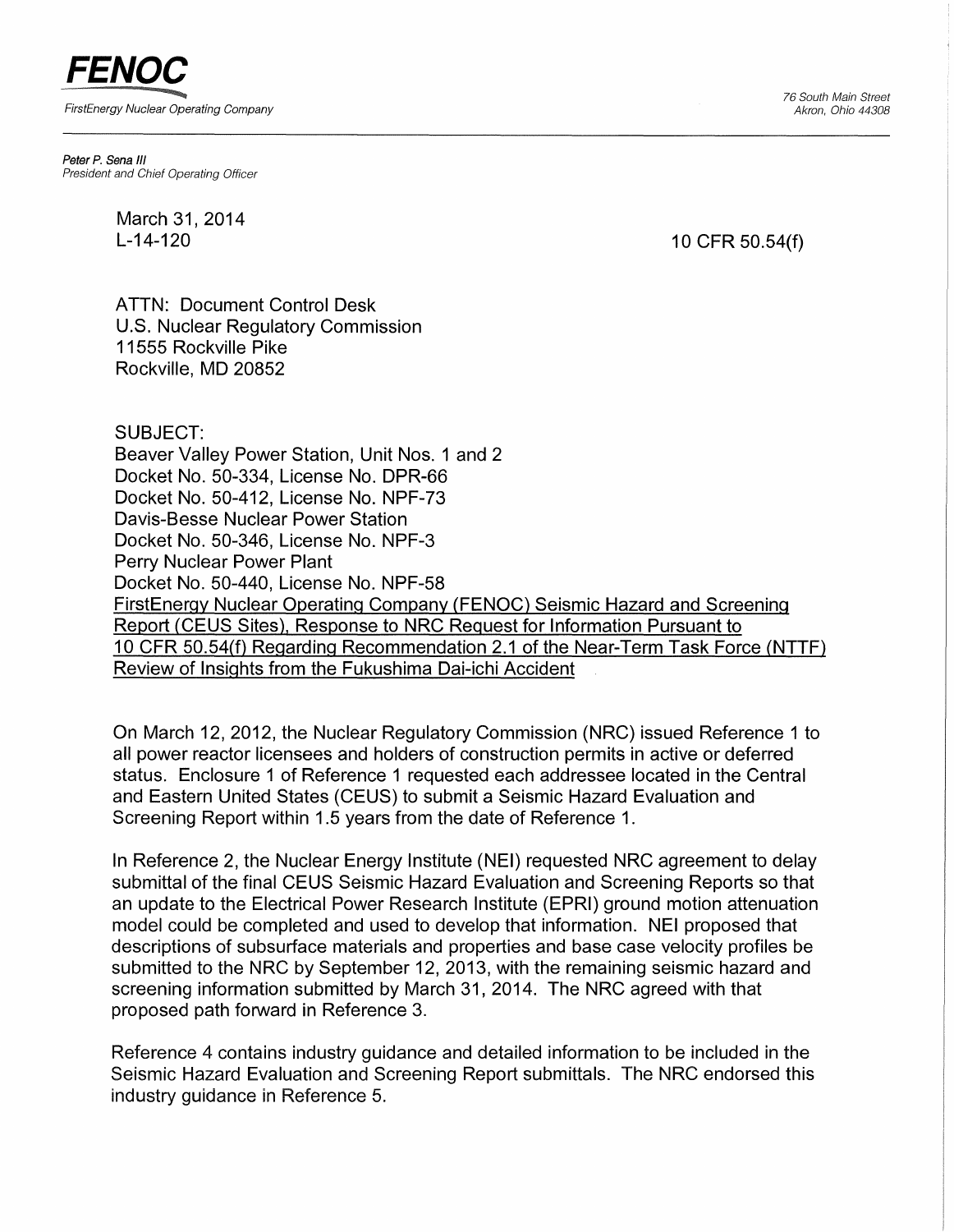Beaver Valley Power Station, Unit Nos. 1 and 2 Davis-Besse Nuclear Power Station Perry Nuclear Power Plant L-14-120 Page 2

The enclosed Seismic Hazard Evaluation and Screening Reports for Beaver Valley Power Station (BVPS) Unit No. 1, BVPS Unit No. 2, Davis-Besse Nuclear Power Station (DBNPS), and Perry Nuclear Power Plant (PNPP) (Enclosures A, B, C, and D, respectively) provide the information described in Section 4 of Reference 4 in accordance with the schedule identified in Reference 2.

There are no new regulatory commitments contained in this letter. If there are any questions or if additional information is required, please contact Mr. Thomas A. Lentz, Manager - Fleet Licensing, at 330-315-6810.

I declare under penalty of perjury that the foregoing is true and correct. Executed on March  $3!$ , 2014.

Respectfully,

Pete P. Sembre

Peter P. Sena Ill

Enclosures:

- A NTTF 2.1 Seismic Hazard and Screening Report for Beaver Valley Power Station Unit 1 Beaver County, Pennsylvania
- B NTTF 2.1 Seismic Hazard and Screening Report for Beaver Valley Power Station Unit 2 Beaver County, Pennsylvania
- C NTTF 2.1 Seismic Hazard and Screening Report for Davis-Besse Nuclear Power Station Ottawa County, Ohio
- D NTTF 2.1 Seismic Hazard and Screening Report for Perry Nuclear Power Plant Lake County, Ohio

References:

- 1. NRC Letter, Request for Information Pursuant to Title 10 of the Code of Federal Regulations 50. 54(f) Regarding Recommendations 2. 1, 2. 3, and 9. 3, of the Near-Term Task force Review of Insights from the Fukushima Dai-ichi Accident, dated March 12, 2012, Agencywide Documents Access and Management System (ADAMS) Accession No. ML 12053A340
- 2. NEI Letter, Proposed Path Forward for NTTF Recommendation 2.1: Seismic Reevaluations, dated April 9, 2013, ADAMS Accession No. ML 13101A379
- 3. NRC Letter, Electric Power Research Institute Final Draft Report XXXXXX, "Seismic Evaluation Guidance: Augmented Approach for the Resolution of Fukushima Near-Term Task Force Recommendation 2.1: Seismic," as an